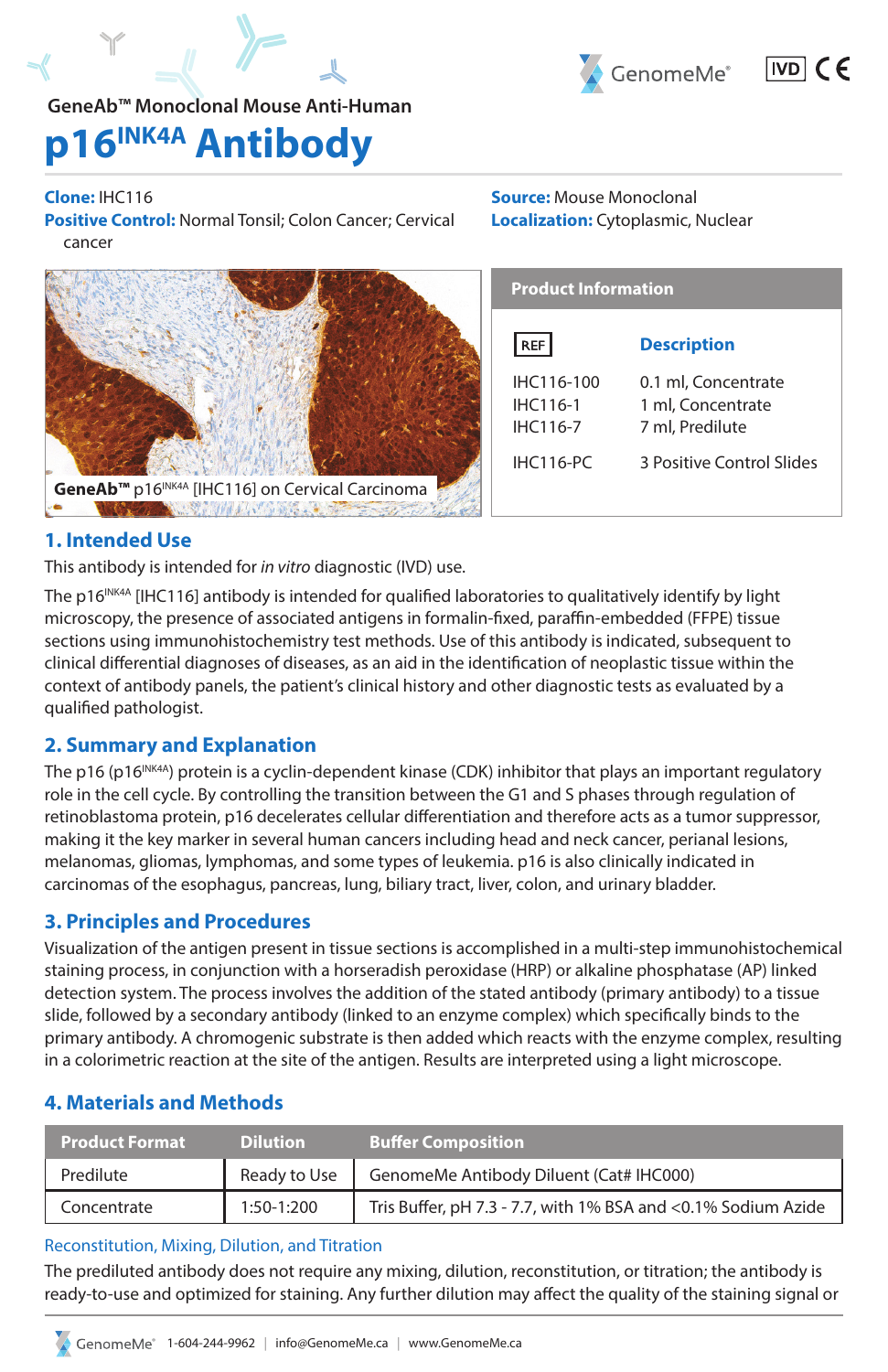antibody-antigen interaction.

The concentrated antibody requires dilution using an Antibody Diluent Buffer, to the recommended working dilution range listed in the table above, prior to use.

#### Storage and Handling

#### Store at 2-8°C.

To ensure stability, immediately replace vial back in the refrigerator after each use. When stored correctly, the antibody is stable until the expiry date indicated on the label.

Positive and negative controls should be concurrently run with tissue specimens, to enable identification of any inadequacies with the antibody or reagents. If antibody stability issues are suspected, please contact GenomeMe Customer Service at **info@genomeme.ca**.

#### Specimen Collection and Preparation for Analysis

Each tissue section should be fixed with 10% neutral buffered formalin, cut to the applicable thickness (4µm), and placed on a glass slide that is positively charged. The prepared slide should then be baked for a minimum of 30 minutes in a 53-65°C oven (do not exceed 24 hours).

*Note:* Performance evaluation has been shown on human tissues only. Variable results may occur due to extended fixation time or variations in tissue preparation.

#### Material Required but not Provided

The following materials are required but are not provided:

- a) Detection system (ie. BOND Polymer Refine Detection Kit or UltraView Universal DAB Detection Kit)
- b) Chromogen (ie. DAB Substrate Kit)
- c) IHC wash buffer and blocking solution
- d) Hematoxylin or other counterstaining reagents
- e) Ethanol or reagent alcohol, xylene or xylene substitute and mounting medium
- f) Antibody diluents
- g) Positive and negative control tissue

#### **5. Instructions For Use**

#### Recommended Staining Protocols for p16<sup>INK4A</sup> [IHC116] antibody:

#### *Automated Staining with Leica Biosystems Bond-MAX Platform:*

This primary antibody has been optimized and validated using the Leica Bond-MAX Fully Automated IHC & ISH Stainer, applying IHC Protocol F. Antibody concentrate dilution range is 1:50-1:200.

The following edits are recommended for the protocol:

- a) Marker Incubation Time: 30 minutes
- b) Heat-induced epitope retrieval (HIER) is recommended using Leica Bond ER Solution 2 for 30 minutes.
- c) Move Peroxide Block step to after Polymer and before Mixed DAB Refine.

For all other automated IHC staining systems, refer to the corresponding user manual for specific instructions.

#### *Manual Use:*

- 1. **Pretreatment:** Perform heat-induced epitope retrieval (HIER) at pH 9 for 10 to 30 minutes.
- 2. **Blocking:** If HRP is used, block with peroxidase blocking solution for 10-15 minutes at room temperature. Replace with alkaline phosphatase blocking solution if an AP system is used.
- 3. **Primary Antibody:** Apply and incubate antibody for 30-60 minutes at room temperature or overnight at 4°C.
- 4. **Secondary Antibody:** Apply and incubate for 20-30 minutes at room temperature.
- 5. **Substrate Development:** Apply and incubate with DAB or Fast Red for 5-10 minutes at room temperature.
- 6. **Counterstaining:** Counterstain with hematoxylin for 0.5-5 minutes, based on the hematoxylin used. Rinse with distilled water and bluing solution for 30 seconds.
- 7. Dehydrate and apply coverslip.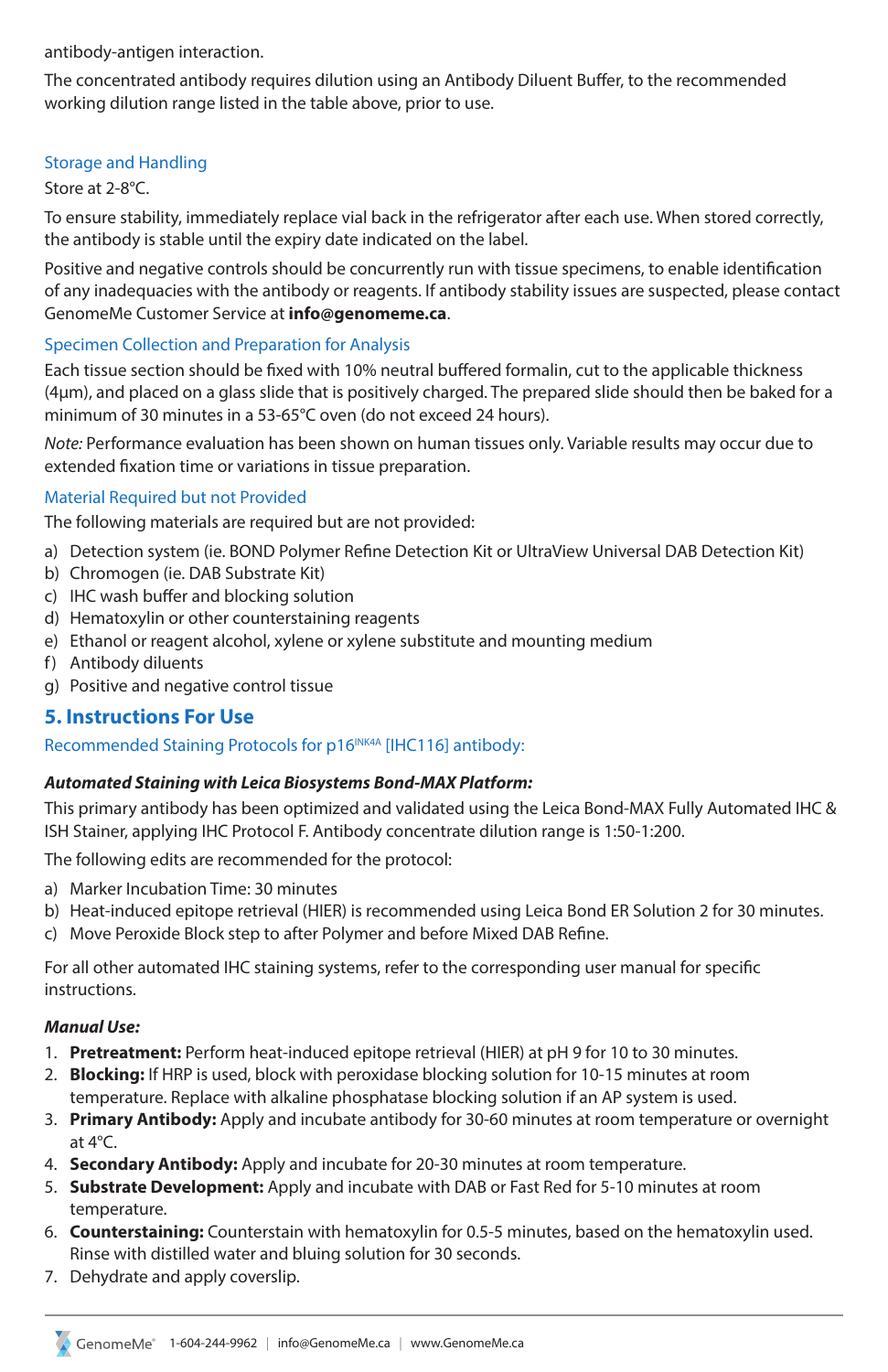## **6. Quality Control Procedures and Interpretation of Results**

The immunohistochemical staining process results in a colorimetric reaction at the site of the antigen, localized by the primary antibody. A qualified pathologist must interpret the tissue specimen results only after the positive and negative control tissues have been analyzed. It is recommended to include a set of tissue controls with each staining run to monitor for antibody, tissue, and reagent performance.

Tissue sections may contain both positive and negative staining elements. In these cases and where applicable, these sections may serve as both the positive and negative tissue control.

#### Positive Control Tissue

A positive control tissue should be processed in the same manner as the specimen and run with each test condition to provide control for variables such as tissue processing, fixation, and staining. It should function to provide validity to the specimen results obtained and can consist of fresh autopsy, biopsy, or surgical tissue.

Once stained, the positive control tissue should analyzed first to ensure that the antibody and all reagents are performing as intended. Counterstaining will result in a blue coloration, which may range from pale to dark depending on the length of the incubation time and potency of the hematoxylin. If positive staining is not observed, the positive control tissue must be deemed invalid and the results obtained with the tissue specimen must also be treated as such.

#### Negative Control Tissue

Some tissue sections can also function as an internal negative control due to the diversity of staining elements present. This, however, should first be confirmed by the user. Tissue components that do not stain should demonstrate an absence of specific staining. If specific staining is observed, the negative control tissue must be deemed invalid and the results obtained with the tissue specimen must also be treated as such.

#### Tissue Specimens

Tissue specimens should only be analyzed after the positive and negative control tissues have been deemed valid. Negative staining indicates that the antigen was not detected in the tissue while positive staining represents the presence of the antigen.

A tissue section stained with hematoxylin and eosin should be used to analyze the morphology of the tissue specimen and verified by a qualified pathologist.

#### Peformance Characteristics

This antibody has been validated by immunohistochemistry using a FFPE human tissue microarray comprised of different types of normal and cancerous tissues. Positive staining was observed on tonsil, cervical cancer and ovarian cancer tissues. No staining was observed on breast cancer, lung cancer tissues. A representative positive staining image is shown on Page 1.

## **7. Troubleshooting**

- 1. If tissue sections wash off the slide, this may be caused by:
	- a) Slides are not positively charged.
	- b) Inadequate neutral-buffering of the formalin used for the fixation process.
	- c) A thick tissue section.
	- d) Inadequate drying of the tissue section prior to staining.
- 2. If the positive control tissue exhibits negative staining, this may be due to:
	- a) An issue with the primary antibody or one of the secondary reagents.
	- b) Improper collection, fixation or deparaffinization of the tissue section.
	- c) Errors in the IHC staining process.
- 3. If the positive control tissue exhibits weaker staining than expected, this may be due to sub-optimal IHC conditions, partial degradation of the primary antibody or improper storage of secondary reagents. Analysis of the positive and/or negative control tissues can help with determining the cause.

For assistance with all other types of inquiries, please contact GenomeMe Customer Service at **info@ genomeme.ca.**